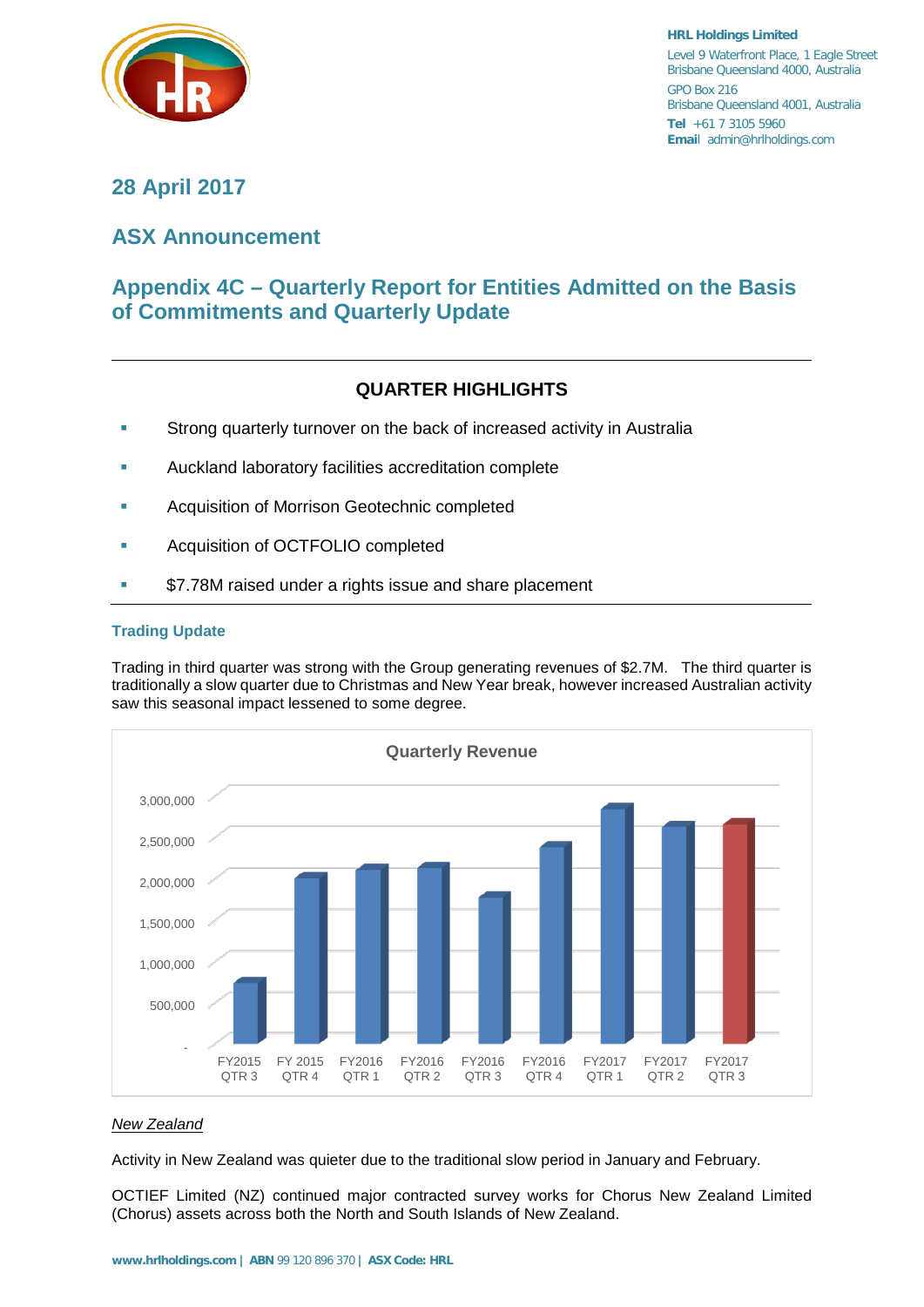

Precise saw continued strong performance from Wellington and Dunedin branches in February and March. Earthquake effected property rebuild activities in Christchurch have now tapered off, with demand now increasing for work associated with contaminated land.

Precise continues to pursue opportunities with government agencies, education facilities, councils, and large commercial clients. Precise is bidding on several large national contracts for asbestos and methamphetamine contamination and is well positioned to resource these projects.

#### *Australia*

Australian activity saw significant improvement during the quarter.

Competition in the Queensland market has been strong in recent times but there are now definite signs of competitors starting to fall out of the market. Asbestos audits for state based assets operate on a 3 year cycle. Q3 FY2017 represents the start of this cycle and this trend should continue across the remainder of this calendar year. The environmental engineering/sciences service line continued its recent growth securing a number of large contaminated land projects during the quarter.

Activity in the ACT branch remained strong with work continuing on NSW loose-fill asbestos insulation program. This work is expected to continue through calendar 2017 and will compliment normal ongoing work from ACT based projects.

OCTIEF is currently tendering and negotiating for major contracts across Australia. The business focus remains on HAZMAT compliance for major corporate clients and government agencies at all levels of government. The acquisition of Morrison Geotechnic, completed on 31 March 2017, will also give OCTIEF the ability to joint bid on major infrastructure projects which historically it would have been locked out of.

#### *New Acquisitions*

The inclusion of Morrison Geotechnic and OCTFOLIO will provide a material increase in revenue for HRL Group going forward. The chart below demonstrates the combined Group's pro-forma revenue for FY2017:



Morrison Geotechnic's financial results will be included in the HRL results from 1 April 2017 and OCTFOLIO's financial results will be included from 14 April 2017.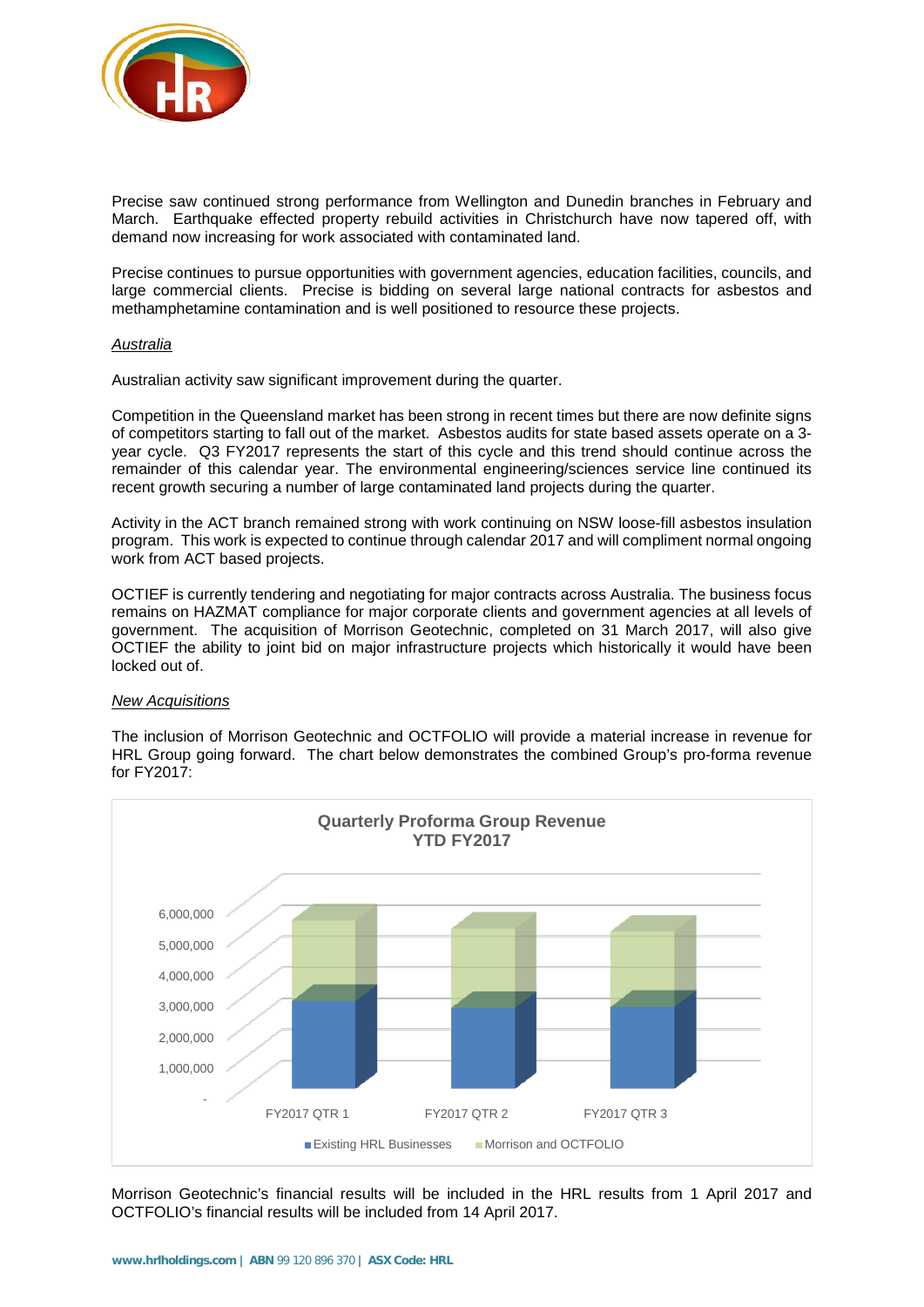

#### **Third Quarter Cashflows**

After excluding costs related to the acquisition of Morrison Geotechnic and OCTFOLIO (\$76K) and New Zealand tax payments (\$137K), HRL had positive cashflows of \$150K from operating activities. Full details are included in the attached Appendix 4C Report.

The third quarter is traditionally the slowest trading months for HRL with the building industry slowing over the Christmas and New Year periods. Cashflows in particular are impacted with the slowest trading months of the year (December, January and February) accounting for the bulk of the inflows in this quarter.

The Group had \$971K in cash at the end of the quarter and \$0.69M in undrawn loan facilities.

#### **Auckland Laboratory Accreditation**

HRL is pleased to announce that the laboratory facilities in its recently opened Auckland branch were accredited in late April by IANZ – New Zealand's premier accreditation body. The accreditation process took longer than anticipated due to IANZ inspector availability.

The Auckland market is the largest market in New Zealand for Precise's major service offerings of asbestos and property contamination testing. It is also home to New Zealand's largest corporate, educational and government organisations – the key target customer segments for Precise.

The accredited laboratory is a key factor in growing Precise's operations in Auckland. Precise anticipates field works will increase as an all in one audit, testing and compliance management service can be offered. The branch will also be aggressively targeting the external laboratory market which is the largest by size in New Zealand.

#### **Acquisition of Morrison Geotechnic**

HRL Holdings Limited (ASX: HRL) (HRL or the Company) completed the purchase of Morrison Geotechnic Holdings Pty Ltd (Morrison Geotechnic) on 31 March 2017.

HRL have been working with the Morrison management team to integrate the business and expand the service offerings to new locations where HRL already operates.

Morrison Geotechnic brings a number of strategic benefits to HRL including:

- $\geq$  Tier 1 repeat customer base with around 65% revenues deriving from existing major customers and referrers
- $\triangleright$  Experienced and qualified management team who are continuing after acquisition
- $\triangleright$  Diversified revenues sourced across NATA laboratory and engineering services over 3 locations
- $\triangleright$  Consistent and strong historical financial performance
- $\triangleright$  Pre-Qualified Contractor with a range of government departments
- $\triangleright$  Strong business development pipeline with exposure to the upcoming large infrastructure projects.

Established for over 17 years, Morrison Geotechnic services the civil, engineering and construction industries primarily across South East Queensland. The Company has 3 branches covering Brisbane, Gold Coast and the Sunshine Coast. With a portfolio of over 12,000 completed projects, Morrison Geotechnic provides a breadth of engineering and laboratory expertise across its target sectors and geography.

Morrison Geotechnic provide a range of services and analysis including: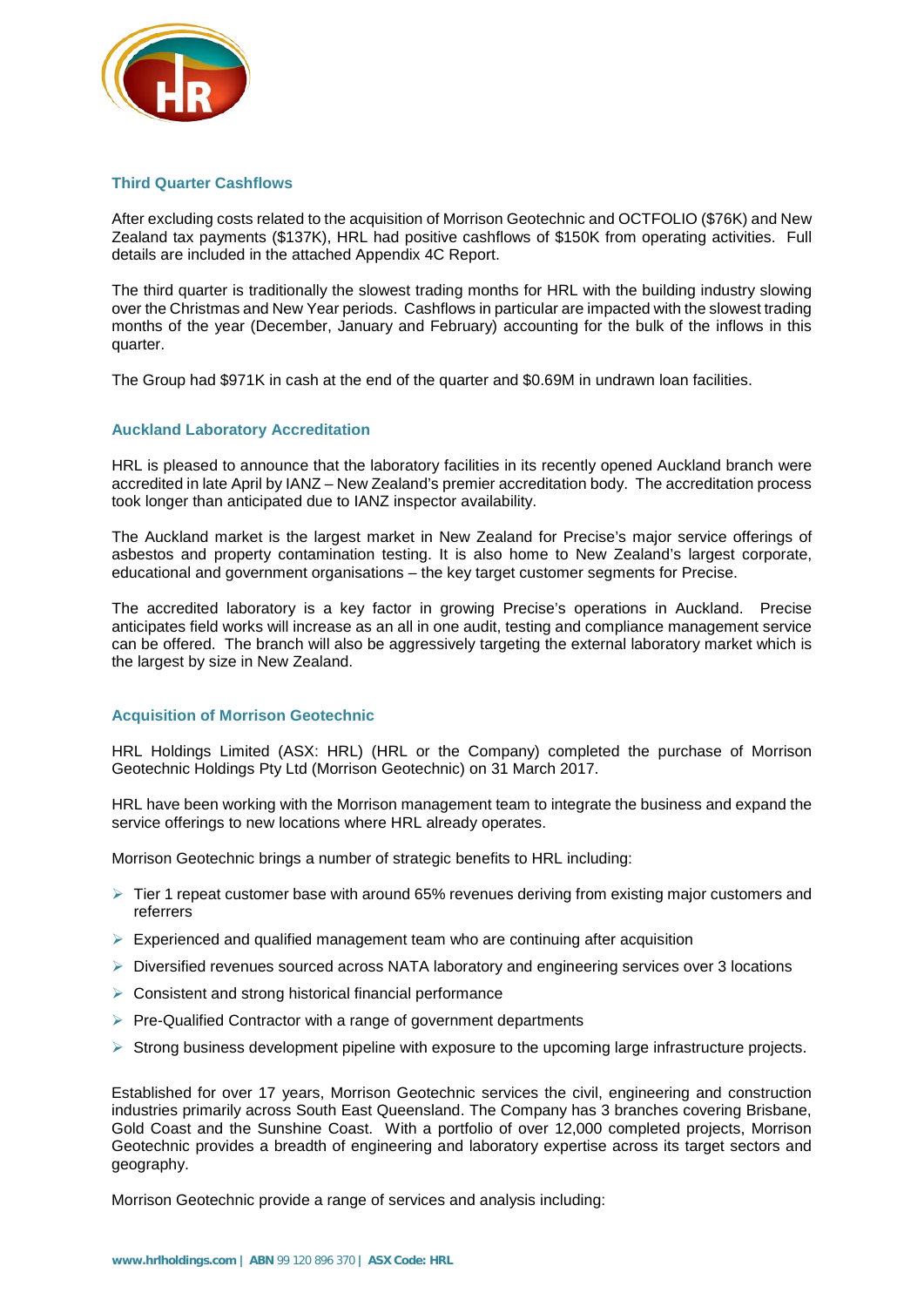

- $\triangleright$  Geotechnical investigations and studies:
- $\triangleright$  Temporary works designs and inspections:
- $\triangleright$  Construction phase verification;
- $\triangleright$  Earthworks supervision;
- Soil, concrete and aggregate testing in its NATA accredited laboratories; and
- $\triangleright$  Onsite mobile laboratory testing.

#### *Acquisition Details*

In consideration for all of the share capital of Morrison Geotechnic, HRL will pay a maximum purchase price of \$4,500,000 to the Sellers broken down as follows:

- $\triangleright$  Initial payment on completion of the Morrison Geotechnic acquisition of \$3,750,000 in cash which has now been paid; and
- $\ge$  earn-out consideration of up to \$750,000 in cash.

The amount of earn out consideration is to be calculated based on Morrison Geotechnic's earnings before interest and taxes (EBIT) for the 12 months ending 31 March 2018:

| <b>EBIT</b>             | <b>Earn Out Consideration</b> |
|-------------------------|-------------------------------|
| Less than \$1.1 million | Nil                           |
| $$1.1 - $1.3$ million   | \$250,000                     |
| \$1.3m to \$1.5 million | \$500,000                     |
| More than \$1.5 million | \$750,000                     |

#### **Acquisition of OCTFOLIO**

On 29 March 2017 HRL shareholders approved the purchase of Integrated Holdings Group Pty Ltd, the holding entity of OCTFOLIO Pty Ltd (OCTFOLIO), with the transaction settling on 13 April 2017.

HRL has begun working on a detailed sales strategy with OCTFOLIO and is excited by the pipeline of opportunities already developed as both direct leads and through the reseller network.

OCTFOLIO is an Australian-based specialised software vendor focused on the development and implementation of:

- $\triangleright$  Information management software solutions for asbestos and hazardous materials;
- $\triangleright$  Innovative field management software solutions; and
- $\triangleright$  Customised compliance solutions and applications relating to workplace health and safety.

OCTFOLIO provides the following services:

- $\triangleright$  Hosting of HAZMAT compliance data and registers;
- $\triangleright$  Quality management systems;
- $\triangleright$  Laboratory management systems;
- $\triangleright$  Field surveying tools;
- $\triangleright$  On demand programming services;
- $\triangleright$  Data migrations; and
- $\triangleright$  Training.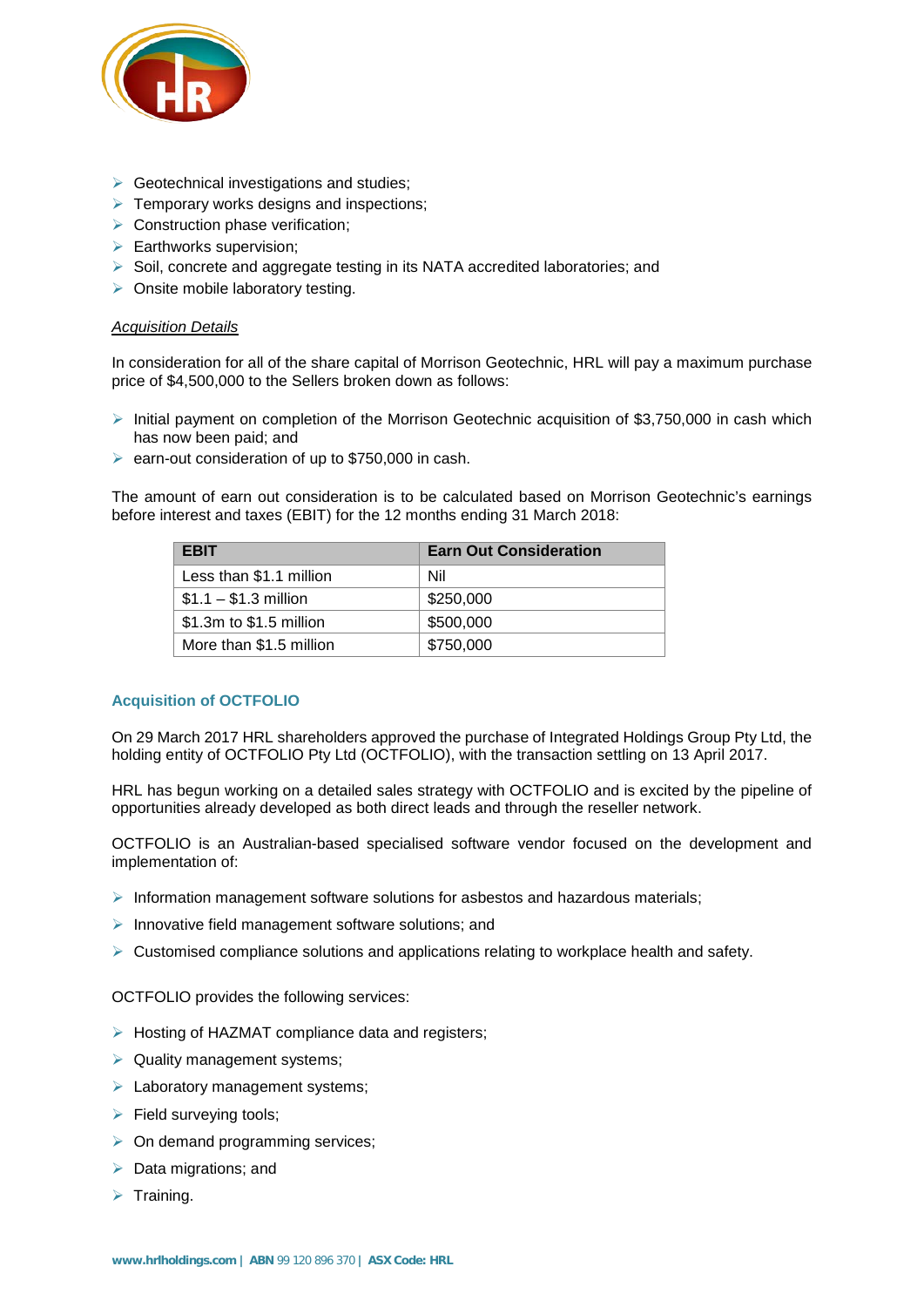

OCTFOLIO is a versatile and adaptive application that provides asset owners the control and insight to their portfolio which is currently lacking from traditional paper based systems.

The OCTFOLIO suite will enable HRL's other businesses to position themselves as offering industry best practice solutions to clients with larger asset portfolios – the key target market segment for HRL's compliance service offerings.

#### *Acquisition Details*

In consideration for 100% of the share capital in IHG, HRL will pay a maximum purchase price of \$3,500,000 to the vendors of IHG broken down as follows:

 $\triangleright$  \$2,750,000 cash on completion of the IHG acquisition - which has now been paid; and

Up to \$750,000 cash earn-out consideration, based on financial performance of OCTFOLIO.

The earn-out consideration is based on the OCTFOLIO business achieving a target EBIT for the 24 months after settlement, according to the schedule tabled below:

#### **Tranche 1**

| <b>12 Months</b><br><b>Post-Acquisition EBIT</b> | <b>Earn Out Consideration</b> |
|--------------------------------------------------|-------------------------------|
| Less than \$300,000                              | Nil                           |
| More than \$300,000                              | \$375,000                     |

#### **Tranche 2**

| 13 Months to 24 Months<br><b>Post-Acquisition EBIT</b> | <b>Earn Out Consideration</b> |
|--------------------------------------------------------|-------------------------------|
| Less than \$450,000                                    | Nil                           |
| More than \$450,000                                    | \$375,000                     |

#### **Capital Raisings**

HRL has now completed capital raisings totalling \$7.78M before costs through the issue of 77,862,360 ordinary shares at \$0.10 per share.

\$5.03M was raised through a 4-for-11 entitlement offer on 23 March 2017 and \$2.75M was raised through a placement to the OCTFOLIO vendors on 13 April 2017.

#### *For further information contact:*

Investor and media:

**Mr Steven Dabelstein CEO** Ph: +61 405 770 166 steven.dabelstein@hrlholdings.com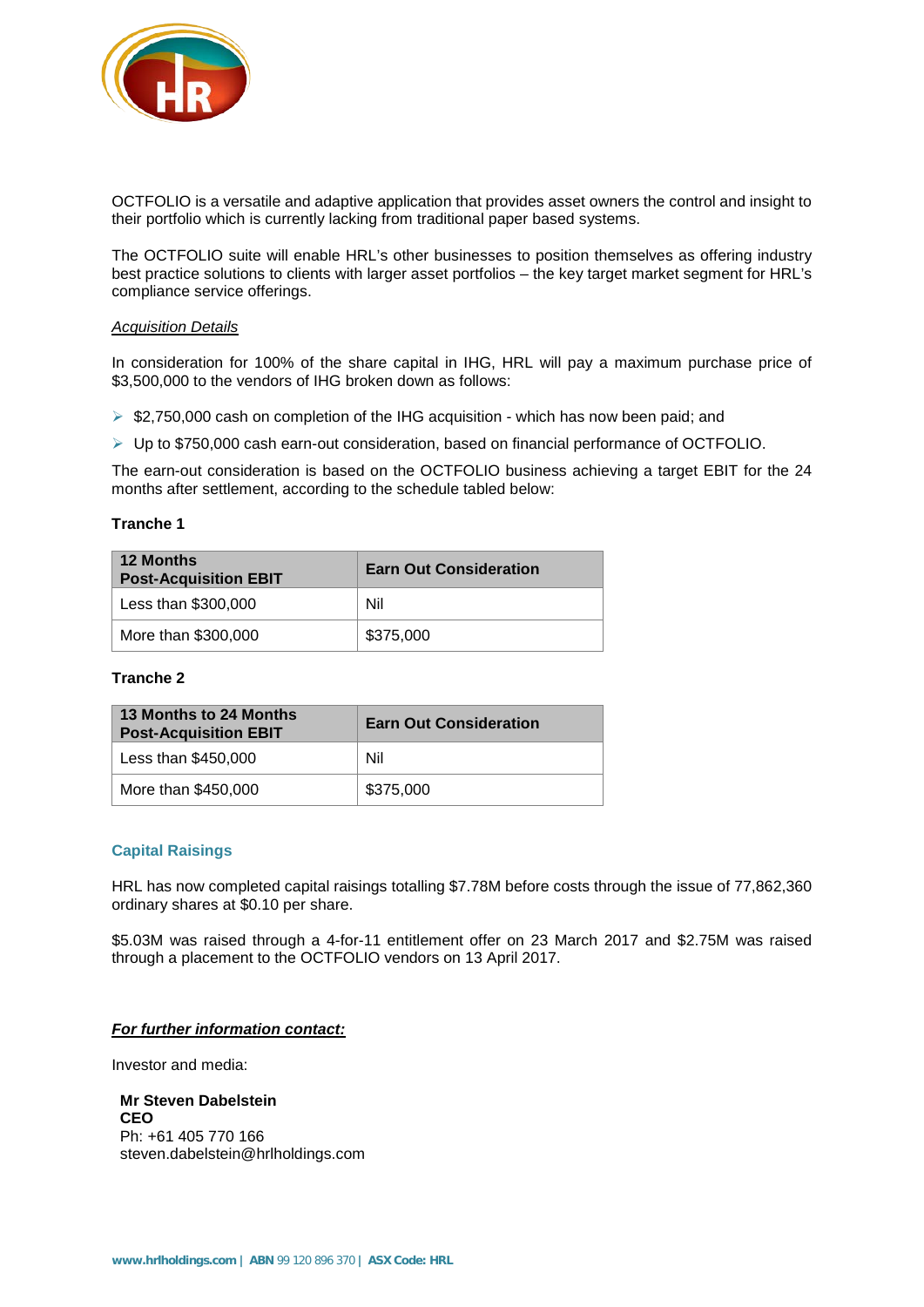*+Rule 4.7B*

# **Appendix 4C**

# **Quarterly report for entities subject to Listing Rule 4.7B**

Introduced 31/03/00 Amended 30/09/01, 24/10/05, 17/12/10, 01/09/16

#### **Name of entity**

HRL HOLDINGS LIMITED

99 120 896 371 March 2017

**ABN Quarter ended ("current quarter")**

|     | <b>Consolidated statement of cash flows</b>       | <b>Current quarter</b><br>\$A'000 | Year to date (9<br>months)<br>\$A'000 |
|-----|---------------------------------------------------|-----------------------------------|---------------------------------------|
| 1.  | Cash flows from operating activities              |                                   |                                       |
| 1.1 | Receipts from customers                           | 2,829                             | 8,739                                 |
| 1.2 | Payments for                                      |                                   |                                       |
|     | research and development<br>(a)                   |                                   |                                       |
|     | direct costs of sales<br>(b)                      | (441)                             | (1, 304)                              |
|     | advertising and marketing<br>(c)                  | (2)                               | (8)                                   |
|     | leased assets<br>(d)                              | (158)                             | (477)                                 |
|     | staff costs<br>(e)                                | (1,461)                           | (4, 459)                              |
|     | (f)<br>administration and corporate costs         | (596)                             | (2,206)                               |
| 1.3 | Dividends received (see note 3)                   |                                   |                                       |
| 1.4 | Interest received                                 | 2                                 |                                       |
| 1.5 | Interest and other costs of finance paid          | (24)                              | (77)                                  |
| 1.6 | Income taxes paid                                 | (136)                             | (355)                                 |
| 1.7 | Government grants and tax incentives              |                                   |                                       |
| 1.8 | Acquisition costs                                 | (76)                              | (76)                                  |
| 1.9 | Net cash from / (used in) operating<br>activities | (63)                              | (223)                                 |

|    | Cash flows from investing activities                     |         |         |
|----|----------------------------------------------------------|---------|---------|
| 21 | Payments to acquire:                                     |         |         |
|    | property, plant and equipment<br>(a)                     | (50)    | (293)   |
|    | businesses (see item 10)<br>(b)                          |         |         |
|    | net cash on acquisition of Morrison<br>(c)<br>Geotechnic | (3,524) | (3,524) |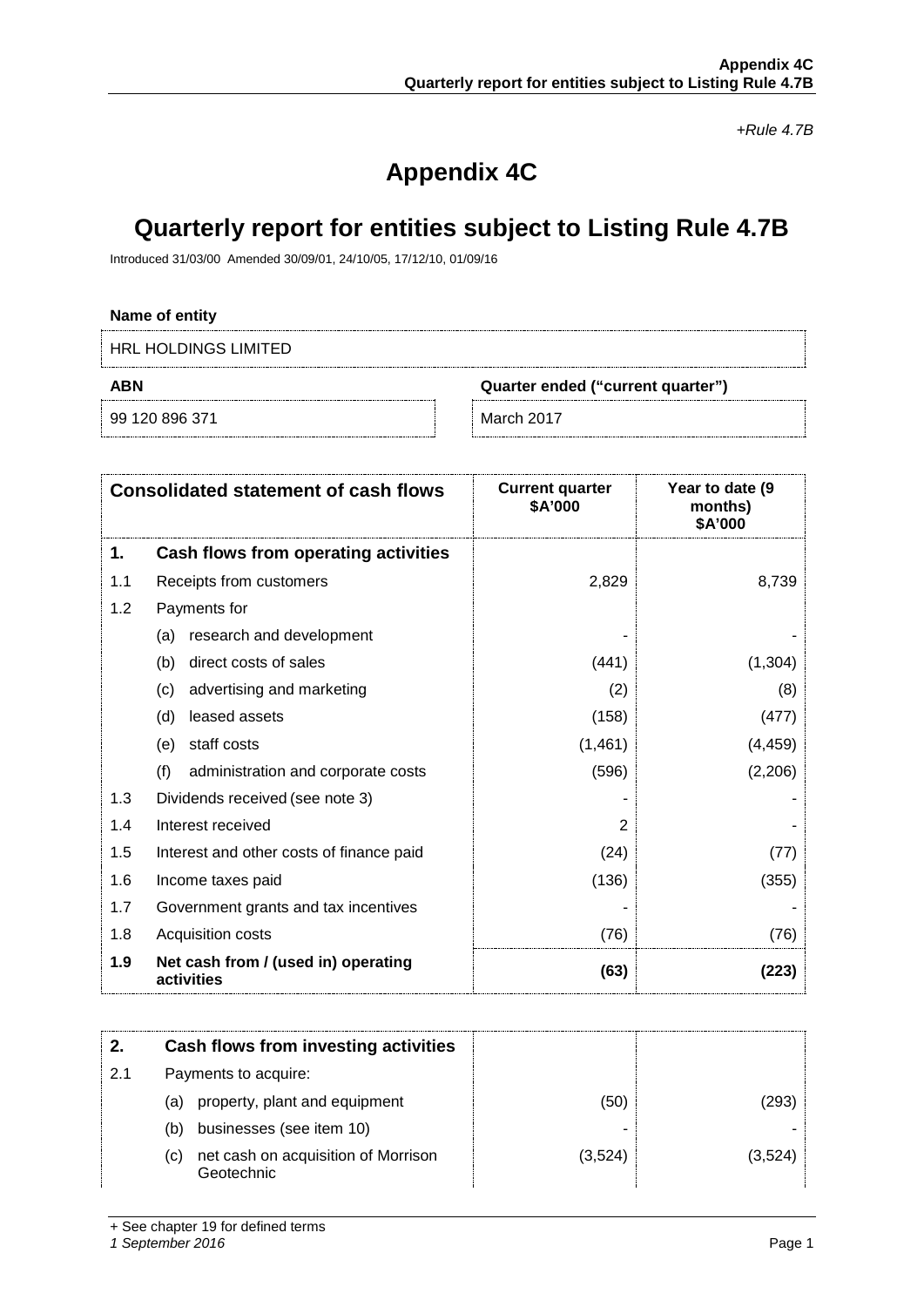|     | <b>Consolidated statement of cash flows</b>       | <b>Current quarter</b><br>\$A'000 | Year to date (9)<br>months)<br>\$A'000 |
|-----|---------------------------------------------------|-----------------------------------|----------------------------------------|
|     | (d)<br>intellectual property                      |                                   |                                        |
|     | other non-current assets<br>(e)                   |                                   |                                        |
| 2.2 | Proceeds from disposal of:                        |                                   |                                        |
|     | property, plant and equipment<br>(a)              |                                   |                                        |
|     | (b)<br>businesses (see item 10)                   |                                   |                                        |
|     | (c)<br>investments                                |                                   |                                        |
|     | (d)<br>intellectual property                      |                                   |                                        |
|     | (e)<br>other non-current assets                   |                                   |                                        |
| 2.3 | Cash flows from loans to other entities           |                                   |                                        |
| 2.4 | Dividends received (see note 3)                   |                                   |                                        |
| 2.5 | Other (provide details if material)               |                                   |                                        |
| 2.6 | Net cash from / (used in) investing<br>activities | (3,574)                           | (3,817)                                |

| 3.   | Cash flows from financing activities                                           |       |         |
|------|--------------------------------------------------------------------------------|-------|---------|
| 3.1  | Proceeds from issues of shares                                                 | 5,036 | 5,036   |
| 3.2  | Proceeds from issue of convertible notes                                       |       |         |
| 3.3  | Proceeds from exercise of share options                                        |       |         |
| 3.4  | Transaction costs related to issues of<br>shares, convertible notes or options | (322) | (322)   |
| 3.5  | Proceeds from borrowings                                                       | 418   | 1,624   |
| 3.6  | Repayment of borrowings                                                        | (989) | (1,708) |
| 3.7  | Transaction costs related to loans and<br>borrowings                           |       |         |
| 3.8  | Dividends paid                                                                 |       |         |
| 3.9  | Other (provide details if material)                                            |       |         |
| 3.10 | Net cash from / (used in) financing<br>activities                              | 4.143 | 4,630   |

| 4.  | Net increase / (decrease) in cash and<br>cash equivalents for the period |         |         |
|-----|--------------------------------------------------------------------------|---------|---------|
| 4.1 | Cash and cash equivalents at beginning of<br>quarter/year to date        | 481     | 393     |
| 4.2 | Net cash from / (used in) operating<br>activities (item 1.9 above)       | (63)    | (223)   |
| 4.3 | Net cash from / (used in) investing activities<br>(item 2.6 above)       | (3,574) | (3,817) |
| 4.4 | Net cash from / (used in) financing activities<br>(item 3.10 above)      | 4.143   | 4.630   |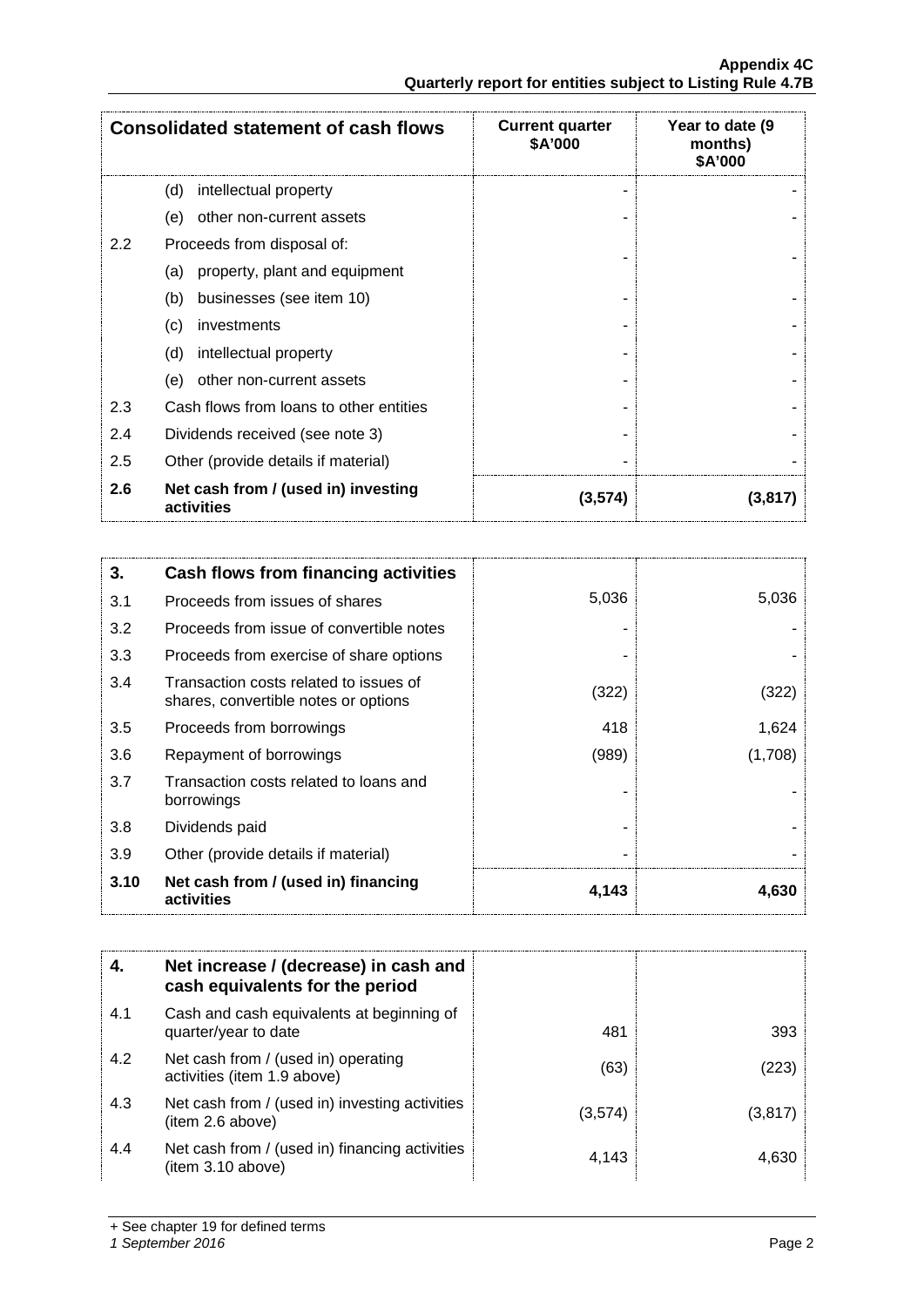|     | <b>Consolidated statement of cash flows</b>          | <b>Current quarter</b><br>\$A'000 | Year to date (9)<br>months)<br>\$A'000 |
|-----|------------------------------------------------------|-----------------------------------|----------------------------------------|
| 4.5 | Effect of movement in exchange rates on<br>cash held | 16)                               |                                        |
| 4.6 | Cash and cash equivalents at end of<br>quarter       | 971                               |                                        |

| 5.  | Reconciliation of cash and cash<br>equivalents<br>at the end of the quarter (as shown in the<br>consolidated statement of cash flows) to the<br>related items in the accounts | <b>Current quarter</b><br>\$A'000 | <b>Previous quarter</b><br>\$A'000 |
|-----|-------------------------------------------------------------------------------------------------------------------------------------------------------------------------------|-----------------------------------|------------------------------------|
| 5.1 | Bank balances                                                                                                                                                                 | 931                               |                                    |
| 5.2 | Call deposits                                                                                                                                                                 | 40                                |                                    |
| 5.3 | <b>Bank overdrafts</b>                                                                                                                                                        |                                   |                                    |
| 5.4 | Other (provide details)                                                                                                                                                       |                                   |                                    |
| 5.5 | Cash and cash equivalents at end of<br>quarter (should equal item 4.6 above)                                                                                                  | 971                               |                                    |

### **6. Payments to directors of the entity and their associates Current quarterally**

- 6.1 Aggregate amount of payments to these parties included in item 1.2
- 6.2 Aggregate amount of cash flow from loans to these parties included in them 2.3
- 6.3 Include below any explanation necessary to understand the transactions included in items 6.1 and 6.2

Executive and Non-Executive directors remuneration and fees (\$121k)

Rental payments to a Director related entity in relation to premises rented by OCTIEF Pty Ltd (\$26k)

Software consulting payments to a Director related entity (\$68k). These fees are contracted under normal terms and conditions.

#### **7. Payments to related entities of the entity and their associates**

- 7.1 Aggregate amount of payments to these parties included in item 1.2 |
- 7.2 Aggregate amount of cash flow from loans to these parties included in them 2.3
- 7.3 Include below any explanation necessary to understand the transactions included in items 7.1 and 7.2

| <b>Current quarter</b><br><b>\$A'000</b> |  |
|------------------------------------------|--|
| 215                                      |  |
|                                          |  |

**Current quarter \$A'000**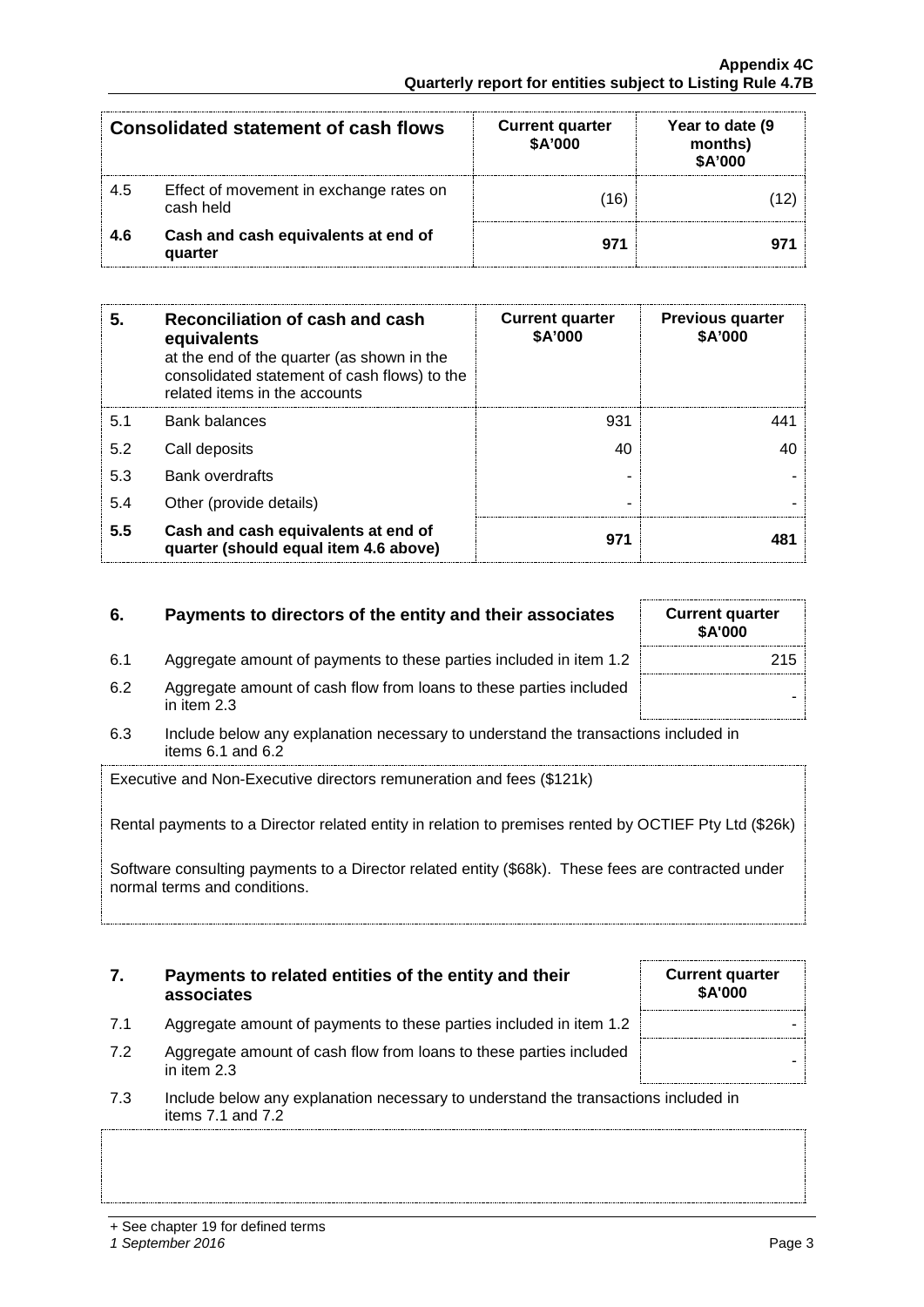#### **8. Financing facilities available** *Add notes as necessary for an understanding of the position*

- 8.1 Loan facilities
- 8.2 Credit standby arrangements
- 8.3 Other (please specify)

| <b>Total facility amount</b><br>at quarter end<br>\$A'000 | Amount drawn at<br>quarter end<br>\$A'000 |
|-----------------------------------------------------------|-------------------------------------------|
| 2,468                                                     | 1,775                                     |
|                                                           |                                           |
|                                                           |                                           |

8.4 Include below a description of each facility above, including the lender, interest rate and whether it is secured or unsecured. If any additional facilities have been entered into or are proposed to be entered into after quarter end, include details of those facilities as well.

Equipment loan facility provided by Westpac. Security taken over the asset that the borrowings relates to. Interest rates of 4.35% - 5.10% per annum which expire between December 2018 and February 2019.

Morrison Geotechnic equipment loan facility provided by NAB. Security taken over the asset that the borrowings relates to. Interest rates of 4.67% - 5.20% per annum which expire between June 2018 and December 2020.

Commercial bank loan provided by Westpac. Secured against all current and non-current assets of the Group by floating charge. The facility has an interest rate of 4.85% per annum and expires in September 2019.

| 9.  | <b>Estimated cash outflows for next quarter</b> | <b>SA'000</b> |
|-----|-------------------------------------------------|---------------|
| 9.1 | Research and development                        |               |
| 9.2 | Direct cost of sales                            | 640           |
| 9.3 | Advertising and marketing                       | 20            |
| 9.4 | Leased assets                                   | 240           |
| 9.5 | Staff costs                                     | 2,650         |
| 9.6 | Administration and corporate costs              | 670           |
| 9.7 | Other (provide details if material)             |               |
| 9.8 | <b>Total estimated cash outflows</b>            |               |

The above estimates include the estimated cash outflows for Morrison Geotechnic and OCTFOLIO. Based on recent historical results and current forecasts HRL anticipates that both these new acquisitions will be cashflow positive for the quarter ended 30 June 2017.

| 10.  | Acquisitions and disposals of<br>business entities<br>(items $2.1(b)$ and $2.2(b)$ above) | <b>Acquisitions</b>                             | <b>Disposals</b> |
|------|-------------------------------------------------------------------------------------------|-------------------------------------------------|------------------|
| 10.1 | Name of entity                                                                            | Morrison Geotechnic                             |                  |
| 10.2 | Place of incorporation or<br>registration                                                 | Queensland                                      |                  |
| 10.3 | Consideration for acquisition or<br>disposal                                              | \$3.750,000                                     |                  |
|      | 10.4 Total net assets                                                                     | \$1.008.442                                     |                  |
| 10.5 | Nature of business                                                                        | Geotechnical and<br><b>Engineering Services</b> |                  |